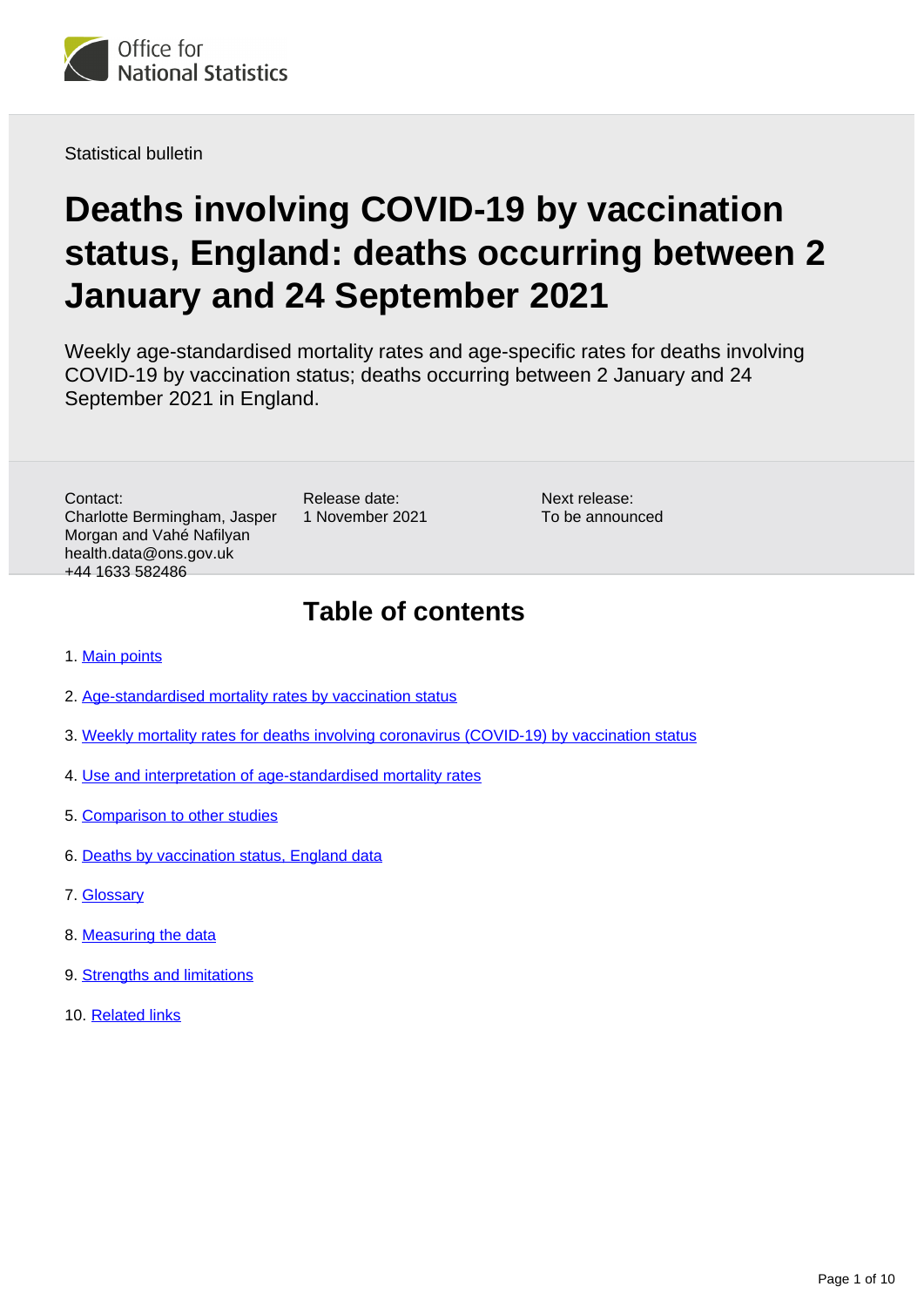## <span id="page-1-0"></span>**1 . Main points**

- Between 2 January and 24 September 2021, the age-adjusted risk of deaths involving coronavirus (COVID-19) was 32 times greater in unvaccinated people than in fully vaccinated individuals.
- The weekly age-standardised mortality rates (ASMRs) for deaths involving COVID-19 were consistently lower for people who had received two vaccinations compared with one or no vaccinations.
- ASMRs take into account differences in age structure and population size to allow comparisons between vaccination status groups; however some differences between the groups such as health status may remain and partly explain the differences in ASMRs.

This bulletin is an update to our previous article "[Deaths involving COVID-19 by vaccination status, England:](https://www.ons.gov.uk/peoplepopulationandcommunity/birthsdeathsandmarriages/deaths/articles/deathsinvolvingcovid19byvaccinationstatusengland/deathsoccurringbetween2januaryand2july2021)  [deaths occurring between 2 January and 2 July 2021](https://www.ons.gov.uk/peoplepopulationandcommunity/birthsdeathsandmarriages/deaths/articles/deathsinvolvingcovid19byvaccinationstatusengland/deathsoccurringbetween2januaryand2july2021)".

## <span id="page-1-1"></span>**2 . Age-standardised mortality rates by vaccination status**

Because vaccinations were being offered according to priority groups set out by the Joint Committee on Vaccination and Immunisation (JCVI), the characteristics of the vaccinated and unvaccinated populations are changing over time. To account for differences in population size and age structure of the vaccination status groups over time, we calculated age-standardised mortality rates (ASMRs) for deaths involving coronavirus (COVID-19) (Figure 1) using the Public Health Data Asset (PHDA) dataset (see [Measuring the data\)](https://www.ons.gov.uk/peoplepopulationandcommunity/birthsdeathsandmarriages/deaths/bulletins/deathsinvolvingcovid19byvaccinationstatusengland/deathsoccurringbetween2januaryand24september2021#measuring-the-data). This is a dataset containing people who reside in England who could be linked to the 2011 Census and the GP Patient Register 2019, which covers approximately 79% of people aged 10 years and over living in England. ASMRs for all-cause deaths and age-specific rates for deaths involving COVID-19 are also included in the [accompanying](https://www.ons.gov.uk/peoplepopulationandcommunity/birthsdeathsandmarriages/deaths/datasets/deathsbyvaccinationstatusengland)  [dataset.](https://www.ons.gov.uk/peoplepopulationandcommunity/birthsdeathsandmarriages/deaths/datasets/deathsbyvaccinationstatusengland)

The vaccination status is split by dose and time since vaccination, to allow for the increase in protection in the first few weeks after vaccination. The vaccination status is one of: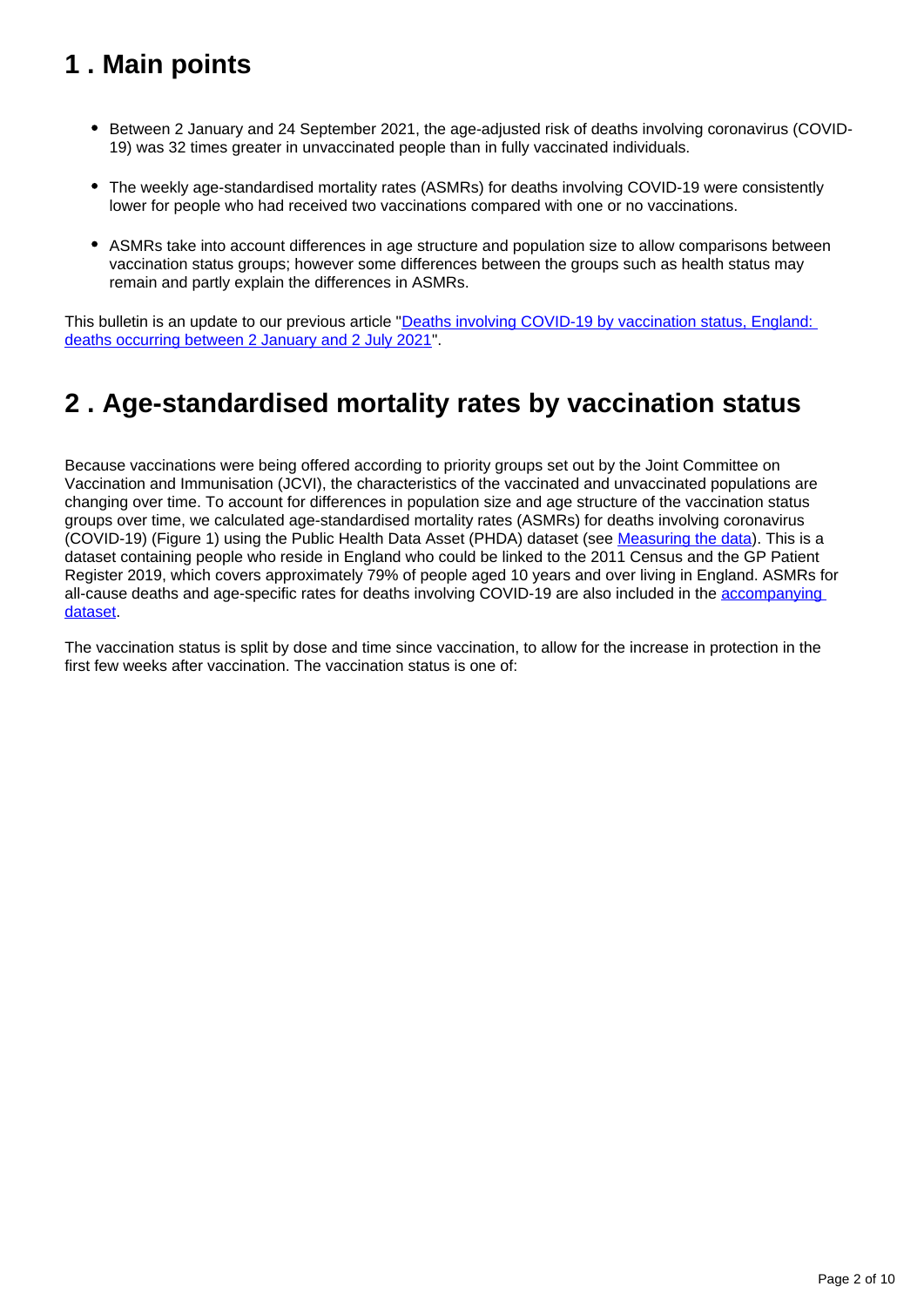- unvaccinated
- received only the first dose, less than 21 days ago
- received only the first dose, at least 21 days ago
- received the second dose, less than 21 days ago
- received the second dose, at least 21 days ago

The ASMRs for deaths involving COVID-19 and all causes for vaccination status groups over the period 2 January to 24 September 2021 (Week 1 to Week 38) are shown in Table 1. These ASMRs are calculated in person-years at risk to account for the different time people spent in each vaccination state in the period.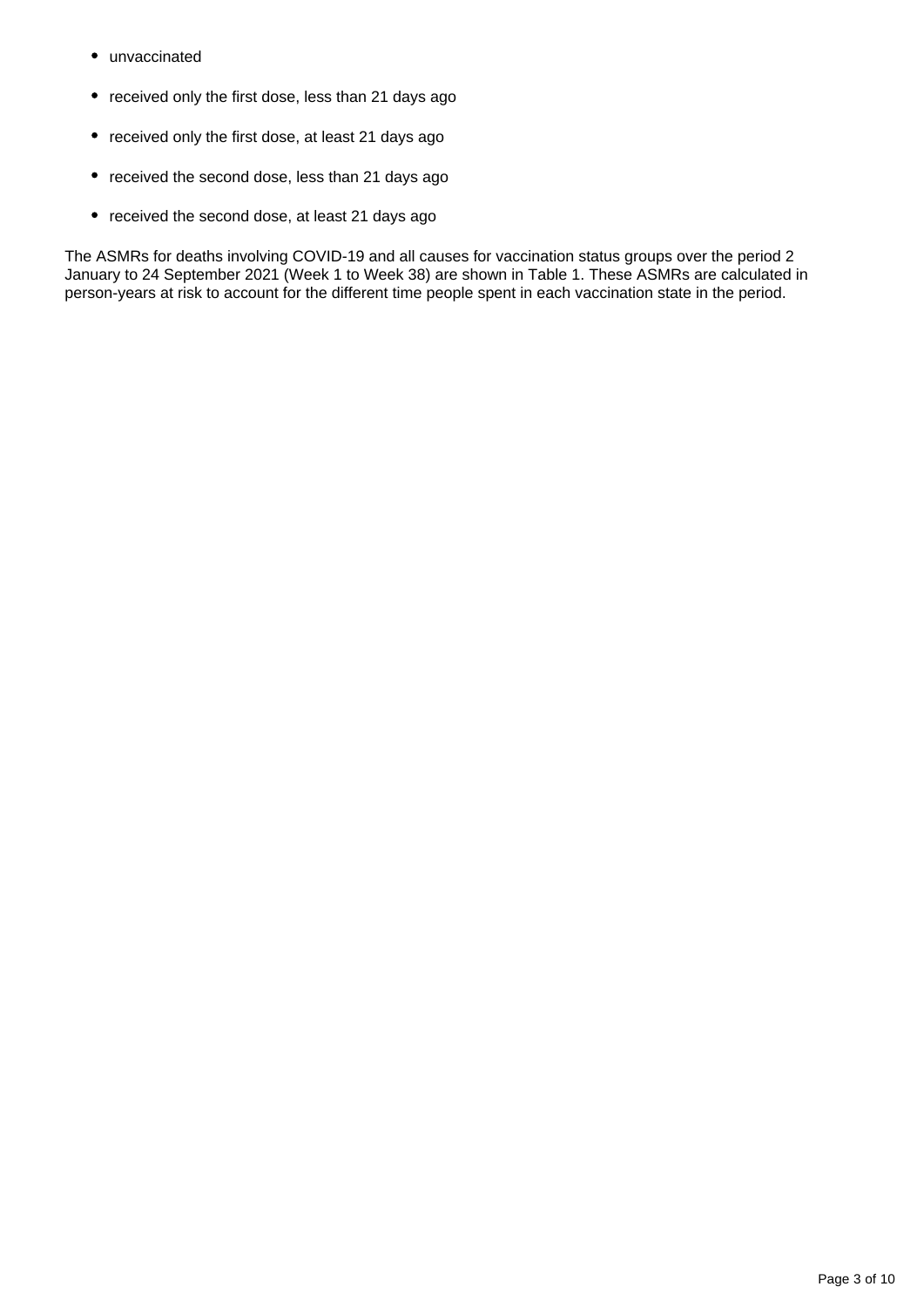Table 1: The age-standardised mortality rate for deaths involving COVID-19 is 32 times higher for unvaccinated people than for those who received the second dose

Age-standardised mortality rates for all deaths and deaths involving COVID-19, England, deaths occurring between 2 January and 24 September 2021

|                                                                                    | Age-standardised mortality rate per 100,000 person-years<br>(95% confidence interval) |                            |
|------------------------------------------------------------------------------------|---------------------------------------------------------------------------------------|----------------------------|
| <b>Vaccination status</b>                                                          | <b>Deaths involving COVID-19</b>                                                      | All deaths                 |
| <b>Unvaccinated</b>                                                                | 849.7 (840.3, 859.2)                                                                  | 2,187.1 (2,172.2, 2,202.0) |
| <b>Received only the first dose, 192.4 (182.4, 202.4)</b><br>less than 21 days ago |                                                                                       | 811.9 (793.4, 830.4)       |
| <b>Received only the first dose, 105.3 (102.8, 107.8)</b><br>at least 21 days ago  |                                                                                       | 1,124.3 (1,115.9, 1,132.7) |
| Received the second dose,<br>less than 21 days ago                                 | 7.2(6.1, 8.2)                                                                         | 464.6 (455.8, 473.4)       |
| Received the second dose,<br>at least 21 days ago                                  | 26.2 (25.4, 27.1)                                                                     | 783.6 (779.1, 788.0)       |

Source: Office for National Statistics – Public Health Data Asset, National Immunisation Management Service

#### **Notes**

- 1. Age-standardised mortality rates per 100,000 person-years, standardised to the 2013 European Standard Population using five-year age groups from those aged 10 years and over. "Person-years" take into account both the number of people and the amount of time spent in each vaccination status. For example, 100 people in a particular vaccination status for 0.5 years would be 50 person-years.
- 2. Office for National Statistics (ONS) figures based on death registrations up to 28 July 2021 for deaths that occurred between 2 January and 24 September 2021 (Week 1 to Week 38) and were registered by 6 October 2021.
- 3. ASMRs are calculated using the Public Health Data Asset, a linked dataset of people resident in England, who could be linked to the 2011 Census and GP Patient Register.
- 4. Deaths were defined using the International Classification of Diseases, tenth revision (ICD-10). Deaths involving the coronavirus (COVID-19) are defined as those with an underlying cause, or any mention of, ICD-10 codes U07.1 (COVID-19 virus identified) or U07.2 (COVID-19, virus not identified). Please note, this differs from the definition used in the majority of mortality outputs (see Glossary).
- 5. Non-overlapping confidence intervals denote a statistically significant difference in ASMR.
- 6. Low ASMRs for deaths in people who had received a dose less than 21 days prior could be resulting from people who had recently been infected or had another illness not receiving their dose.

The ASMRs for total deaths and deaths involving COVID-19 are significantly higher among people who are unvaccinated than people who had received either one or two doses. The ASMR for deaths involving COVID-19 for unvaccinated people is 32 times greater than that of people who had received two doses at least 21 days ago.

Age-standardised mortality rates (ASMRs) can be affected by differing characteristics of the population in the vaccination status groups and the changing COVID-19 infection rate. Therefore, the ASMRs do not show causal links between vaccines and risk of mortality.

## <span id="page-3-0"></span>**3 . Weekly mortality rates for deaths involving coronavirus (COVID-19) by vaccination status**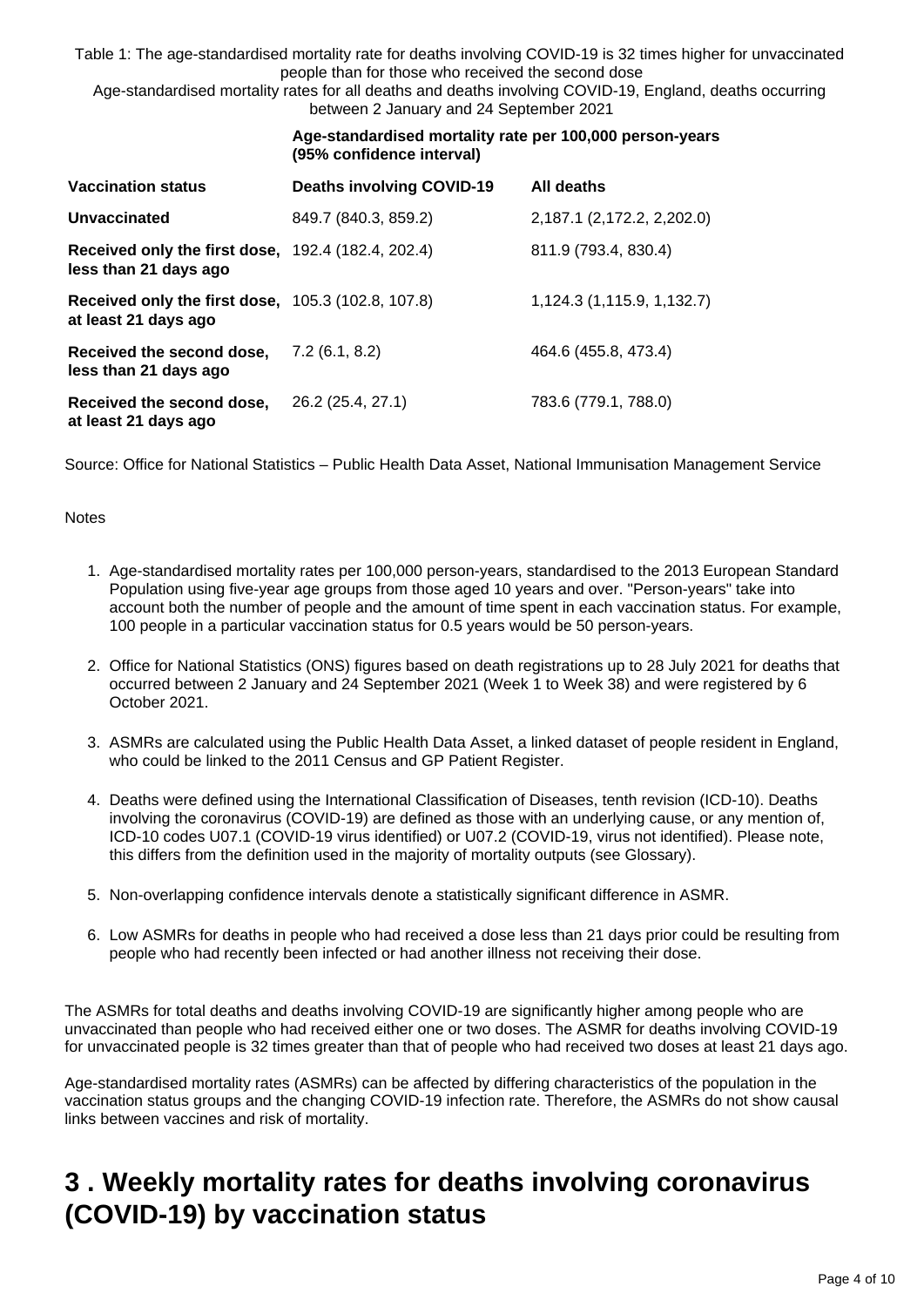#### **Figure 1: Age-standardised mortality rates for deaths involving COVID-19 are consistently lower for people who have received two vaccinations**

**Weekly age-standardised mortality rates for deaths involving COVID-19 by vaccination status, England, deaths occurring between Week 1 (week ending 8 January 2021) and Week 38 (week ending 24 September 2021)**

#### **Source: Office for National Statistics – Public Health Data Asset, National Immunisation Management Service**

#### **Notes:**

- 1. Age-standardised mortality rates per 100,000 people per week, standardised to the 2013 European Standard Population using five-year age groups from those aged 10 years and over.
- 2. Office for National Statistics (ONS) figures based on death registrations up to 28 July 2021 for deaths that occurred between 2 January and 24 September 2021 (Week 1 to Week 38) and were registered by 6 October 2021.
- 3. ASMRs are calculated using the Public Health Data Asset, a linked dataset of people resident in England, who could be linked to the 2011 Census and GP Patient Register.
- 4. Deaths were defined using the International Classification of Diseases, tenth revision (ICD-10). Deaths involving the coronavirus (COVID-19) are defined as those with an underlying cause, or any mention of, ICD-10 codes U07.1 (COVID-19 virus identified) or U07.2 (COVID-19, virus not identified). Please note, this differs from the definition used in the majority of mortality outputs (see [Glossary\)](https://www.ons.gov.uk/peoplepopulationandcommunity/birthsdeathsandmarriages/deaths/bulletins/deathsinvolvingcovid19byvaccinationstatusengland/deathsoccurringbetween2januaryand24september2021#glossary).
- 5. Age and vaccination status are defined on the date of death where a death has occurred, and on the last day of the week if not.
- 6. 95% confidence intervals are indicated by the shaded regions. Non-overlapping confidence intervals denote a statistically significant difference in ASMR.
- 7. Rates are not calculated where the total number of deaths is less than 10.
- 8. Data may differ from that previously published in "Deaths involving COVID-19 by vaccination status, England: deaths occurring between 2 January and 2 July 2021" as more deaths have since been registered.

#### [Download the data](https://www.ons.gov.uk/visualisations/dvc1644/fig1/datadownload.xlsx)

As shown in Figure 1, the weekly age-standardised mortality rates (ASMRs) for people who had received two vaccination doses are lower than those for people who have received one dose or are unvaccinated in every week of the period. The weekly ASMRs for people who had received only one dose are in general lower than the ASMRs for people who were unvaccinated but higher than those for people who had received two vaccination doses.

Weekly age-specific mortality rates were calculated for aggregated age groups rather than the usual five-year age groups because of low numbers of deaths in some age groups which could pose a risk of disclosure of the vaccination status of individuals and result in unstable estimates. The age-specific rates are included in the [accompanying dataset](https://www.ons.gov.uk/peoplepopulationandcommunity/birthsdeathsandmarriages/deaths/datasets/deathsbyvaccinationstatusengland) and can be used to highlight which age groups are driving changes in the agestandardised mortality rates.

The weekly counts of total deaths and deaths involving COVID-19 will not equal those in other Office for National Statistics publications because we use the Public Health Data Asset (PHDA) as the population for the ASMRs. See [Glossary](https://www.ons.gov.uk/peoplepopulationandcommunity/birthsdeathsandmarriages/deaths/bulletins/deathsinvolvingcovid19byvaccinationstatusengland/deathsoccurringbetween2januaryand24september2021#glossary).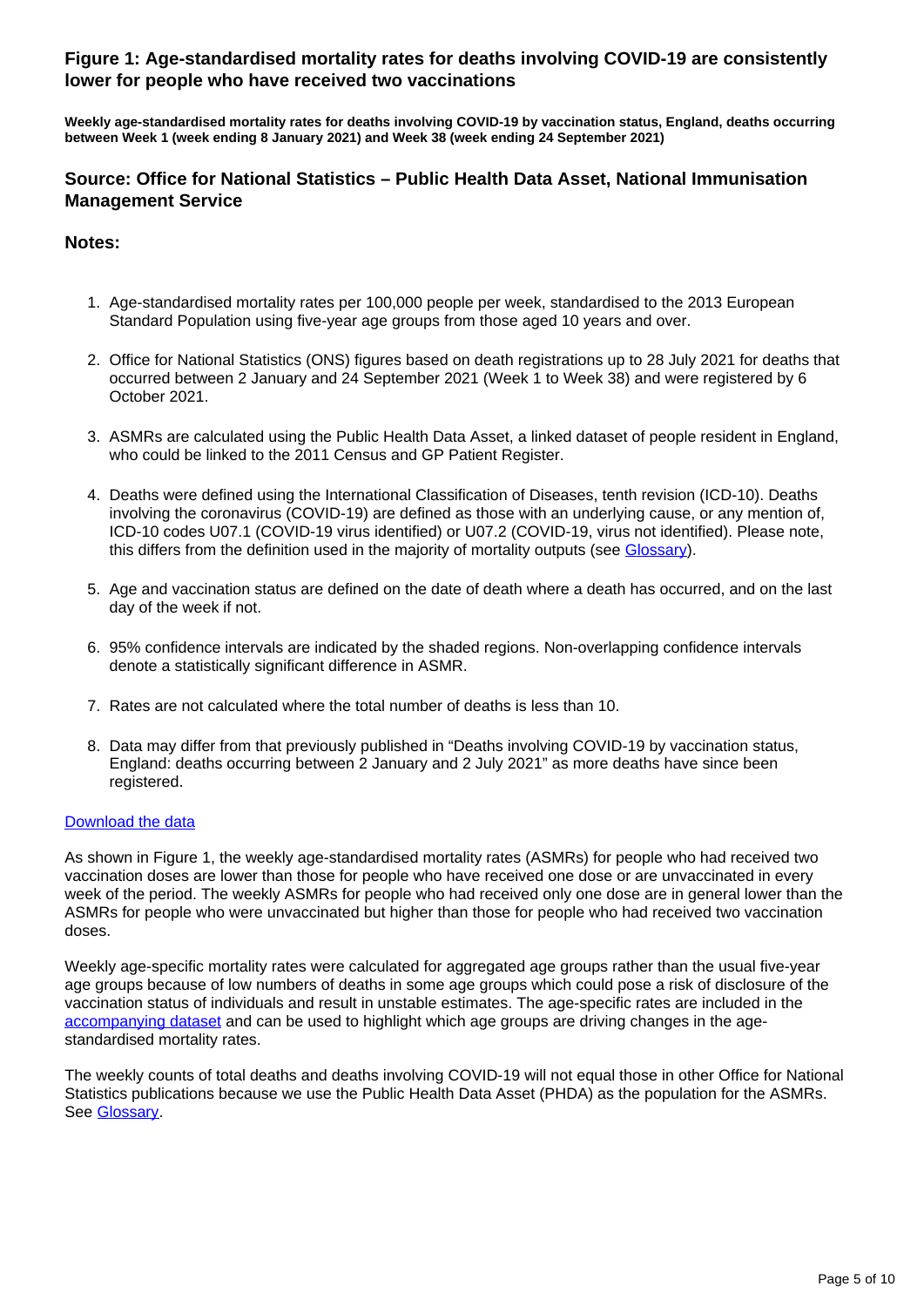## <span id="page-5-0"></span>**4 . Use and interpretation of age-standardised mortality rates**

Age-standardised mortality rates (ASMRs) allow for comparison of mortality rates of populations with different age structures, as the population is standardised in five-year age groups to a standard population. Information on how ASMRs are calculated can be found in our [Methodology article](https://www.ons.gov.uk/peoplepopulationandcommunity/birthsdeathsandmarriages/deaths/methodologies/weeklycovid19agestandardisedmortalityratesbyvaccinationstatusenglandmethodology). Age standardisation is important when comparing mortality rates of different vaccination status groups, as the age structures of the populations differ greatly between the groups and over time.

While the ASMRs provide evidence that vaccinated individuals have a lower risk of dying of coronavirus (COVID-19) than unvaccinated individuals, they cannot be used to determine vaccine effectiveness. This is because the populations in each vaccine status group are likely to differ in ways other than population size and age because of the [selective roll out of the vaccination programme](https://www.gov.uk/government/publications/priority-groups-for-coronavirus-covid-19-vaccination-advice-from-the-jcvi-30-december-2020) and differences in [vaccine uptake](https://www.ons.gov.uk/peoplepopulationandcommunity/healthandsocialcare/healthinequalities/bulletins/coronavirusandvaccinationratesinpeopleaged70yearsandoverbysociodemographiccharacteristicengland/8december2020to9may). Care should be taken in interpreting trends in the ASMRs as these cannot be causally linked to vaccinations. Differences between the groups and over time, such as health status, can have a particularly large effect on the ASMRs, especially when the population becomes unrepresentative of the age group in general. This can happen if people with particular characteristics, such as poor health, remain in a particular vaccination status group.

For example, the total mortality rate for the "21 days or more after first dose" group increases sharply from approximately week 13 to week 19 (Table 2 of the [accompanying dataset](https://www.ons.gov.uk/peoplepopulationandcommunity/birthsdeathsandmarriages/deaths/datasets/deathsbyvaccinationstatusengland)). However, looking at the percentage of elderly people who are in this vaccination status group (Table 4 of the [accompanying dataset\)](https://www.ons.gov.uk/peoplepopulationandcommunity/birthsdeathsandmarriages/deaths/datasets/deathsbyvaccinationstatusengland), we see that this drops to very low levels around the same weeks, therefore the mortality rates are based on a very small percentage of the elderly population, which may not be representative of the elderly population in general. For example, this group may include people who did not receive a second vaccination after receiving the first because of being hospitalised for a serious condition. Similar patterns are observed for the "unvaccinated" and "within 21 days of first dose" groups at earlier times of the year. This effect is much reduced as age decreases.

## <span id="page-5-1"></span>**5 . Comparison to other studies**

To calculate age-specific mortality rates and age-standardised mortality rates (ASMRs), we need to know both the number of deaths and the number of living people in each age group and their vaccination status. There are different approaches to determining the population, which affect the reported mortality rates and ASMRs. If the population is estimated using the National Immunisation Management System (NIMS) or people registered with a GP, this can result in an overestimate of the unvaccinated population because of the inclusion of people who have died or moved away. Conversely, using Office for National Statistics (ONS) population estimates and deriving the unvaccinated population as the difference to the number of vaccinated people, could result in underestimating the unvaccinated population if the ONS population estimates are lower than the true value.

We used the Public Health Data Asset, a dataset based on the 2011 Census, linked to mortality data and NIMS vaccination data, to obtain both the numerators and denominators for mortality rates. This covers approximately 79% of all people aged 10 years and over and the use of the census linked to GP records means there should be minimal overestimation of the unvaccinated population.

Estimates of ASMRs by vaccination status are also published by [Public Health England.](https://www.gov.uk/government/publications/covid-19-vaccine-surveillance-report) In addition to the use of a different population, these estimates define vaccination status at the date of infection rather than the date of death and therefore are not equivalent to the rates in this bulletin.

Published studies have calculated vaccine effectiveness using observational methods, taking into account known differences in characteristics of vaccinated and unvaccinated people, and confirming the [lack of bias because of](https://www.medrxiv.org/content/10.1101/2021.07.12.21260385v1)  [remaining unobserved differences between the groups](https://www.medrxiv.org/content/10.1101/2021.07.12.21260385v1). All three vaccines have reported vaccine effectiveness of [over 90% against coronavirus \(COVID-19\) mortality \(PDF, 2.29MB\).](https://assets.publishing.service.gov.uk/government/uploads/system/uploads/attachment_data/file/1019992/Vaccine_surveillance_report_-_week_38.pdf)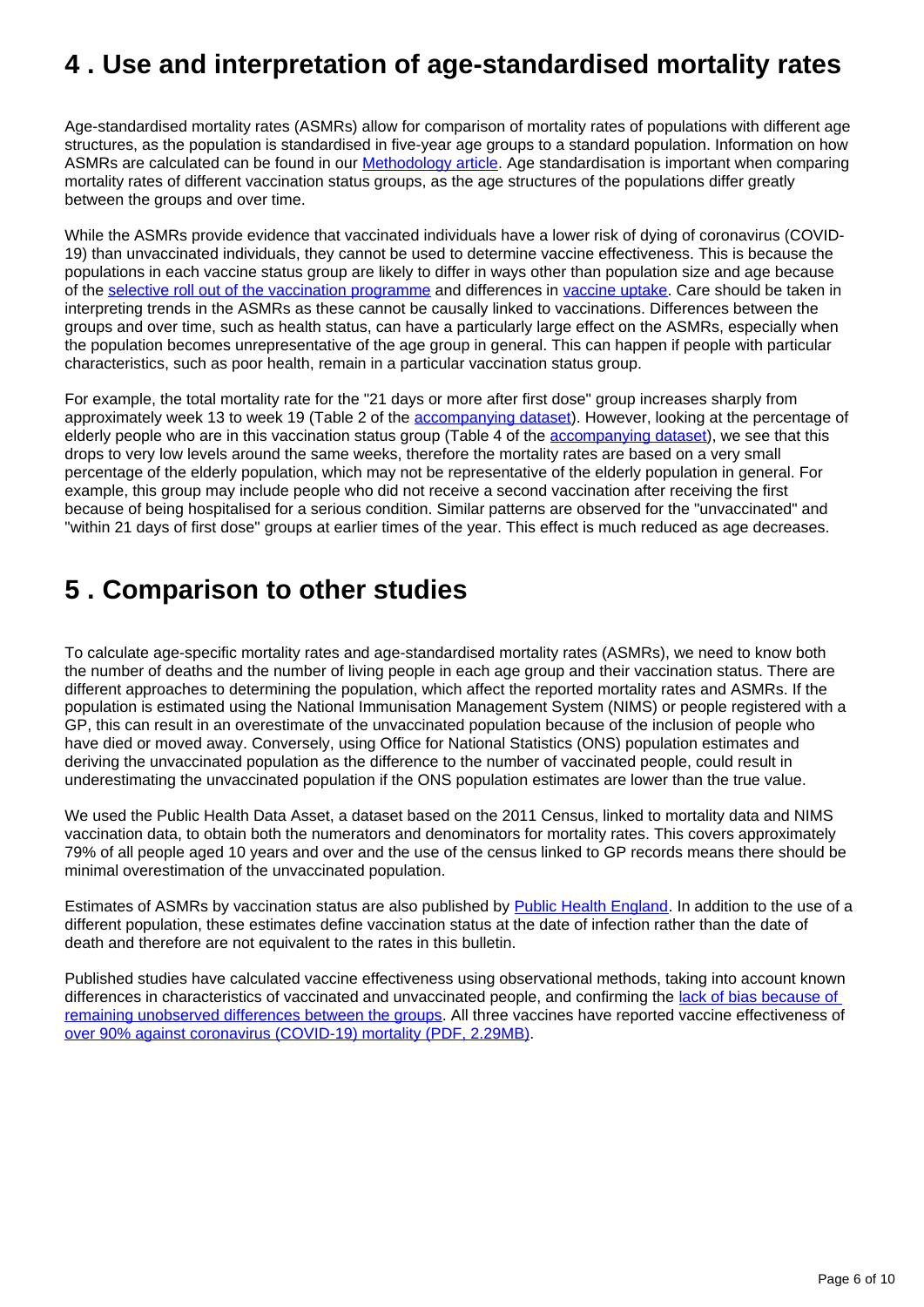## <span id="page-6-0"></span>**6 . Deaths by vaccination status, England data**

#### [Deaths by vaccination status, England](https://www.ons.gov.uk/peoplepopulationandcommunity/birthsdeathsandmarriages/deaths/datasets/deathsbyvaccinationstatusengland)

Dataset | Released 1 November 2021

Weekly age-standardised mortality rates and age-specific rates for deaths involving COVID-19 and all deaths by vaccination status. This updated dataset also includes a comparison of populations and counts of deaths in different sources that can be used to calculate the rates.

## <span id="page-6-1"></span>**7 . Glossary**

### **Age-standardised mortality rates**

Age-standardised mortality rates (ASMRs) are used to allow comparisons between populations that may contain different proportions of people of different ages. The 2013 European Standard Population is used to standardise rates. In this bulletin, the ASMRs are calculated for each week and for the whole period from 2 January to 24 September 2021. For more information see [Section 8: Measuring the data](https://www.ons.gov.uk/peoplepopulationandcommunity/birthsdeathsandmarriages/deaths/bulletins/deathsinvolvingcovid19byvaccinationstatusengland/deathsoccurringbetween2januaryand24september2021#measuring-the-data).

### **Coronaviruses**

The World Health Organization (WHO) defines coronaviruses as "a large family of viruses that are known to cause illness ranging from the common cold to more severe diseases such as Middle East Respiratory Syndrome (MERS) and Severe Acute Respiratory Syndrome (SARS)". Between 2001 and 2018, there were 12 deaths in England and Wales because of a coronavirus infection, with a further 13 deaths mentioning the virus as a contributory factor on the death certificate.

### **Coronavirus (COVID-19)**

COVID-19 refers to the "coronavirus disease 2019" and is a disease that can affect the lungs and airways. It is caused by a type of coronavirus. Further information is available from the [World Health Organization \(WHO\)](https://www.who.int/health-topics/coronavirus#tab=tab_1).

### **Statistical significance**

The term "significant" refers to statistically significant changes or differences. Significance has been determined using the 95% confidence intervals, where instances of non-overlapping confidence intervals between estimates indicate the difference is unlikely to have arisen from random fluctuation.

### **95% confidence intervals**

A confidence interval is a measure of the uncertainty around a specific estimate. If a confidence interval is 95%, it is expected that the interval will contain the true value on 95 occasions if repeated 100 times. As intervals around estimates widen, the level of uncertainty about where the true value lies increases. The size of the interval around the estimate is strongly related to the number of deaths, prevalence of health states and the size of the underlying population. At a national level, the overall level of error will be small compared with the error associated with a local area or a specific age and sex breakdown. More information is available on our *uncertainty* **[pages](https://www.ons.gov.uk/methodology/methodologytopicsandstatisticalconcepts/uncertaintyandhowwemeasureit#statistical-significance)**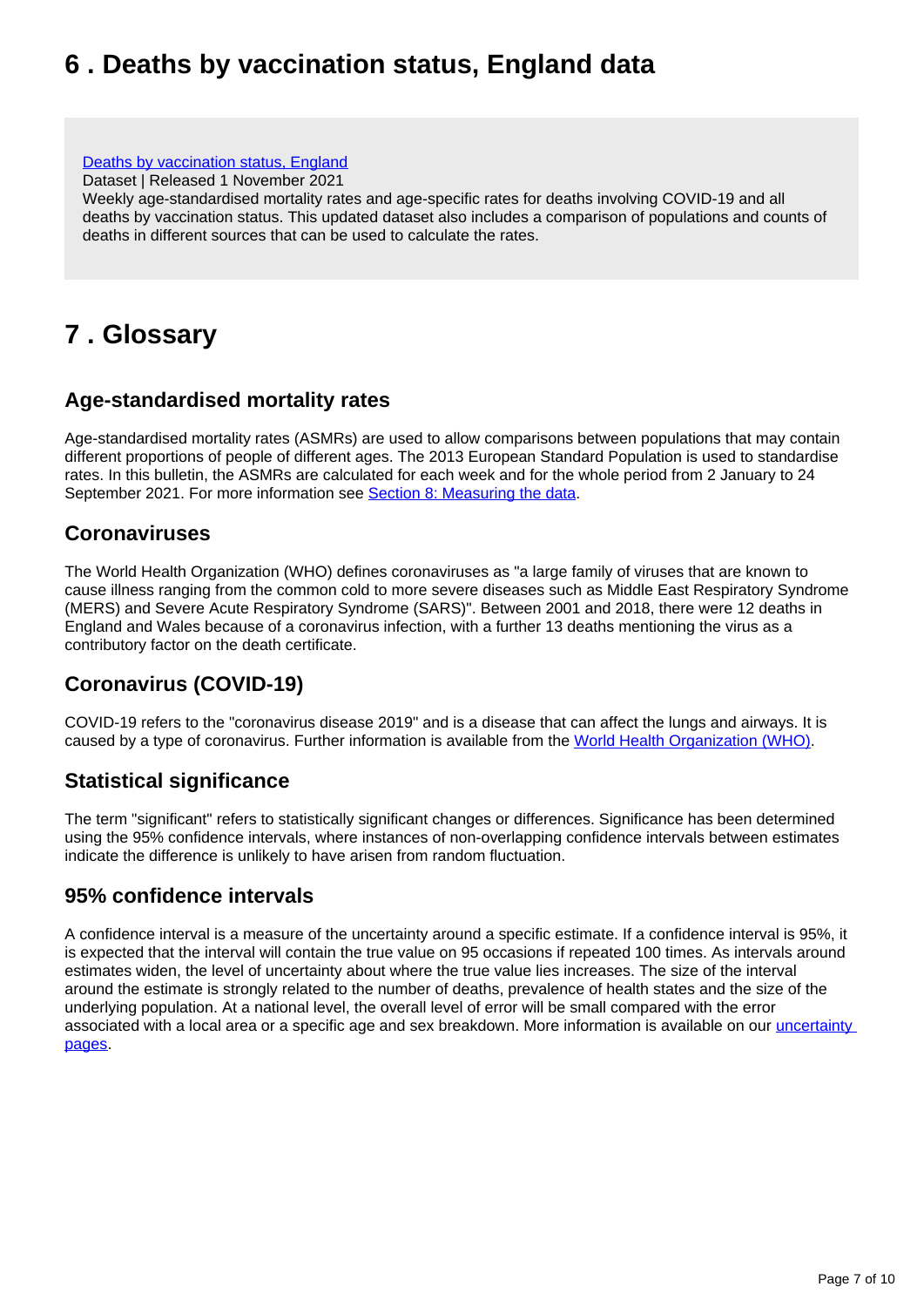### **Deaths involving COVID-19**

For this analysis we define a death as involving COVID-19 if either of the ICD-10 codes U07.1 (COVID-19, virus identified) or U07.2 (COVID-19, virus not identified) is mentioned on the death certificate. In contrast to the definition used in the weekly deaths release, deaths where the ICD-10 code U09.9 (post-COVID condition, where the acute COVID-19 had ended before the condition immediately causing death occurred) is mentioned on the death certificate and neither of the other two COVID-19 codes are mentioned are not included. This is because they are likely to be the result of an infection caught a long time previously, and therefore not linked to the vaccination status of the person at date of death. Deaths involving U10.9 (multisystem inflammatory syndrome associated with COVID-19) where U07.1 or U07.2 are mentioned are also excluded. This is a rare complication affecting children, and there are no such deaths in our dataset for the data released in Deaths involving COVID-19 by vaccination status, England: deaths occurring between 2 January and 24 September 2021.

## <span id="page-7-0"></span>**8 . Measuring the data**

Methodological information on the calculation of age-standardised mortality rates can be found in our accompanying [Methodology article](https://www.ons.gov.uk/peoplepopulationandcommunity/birthsdeathsandmarriages/deaths/methodologies/weeklycovid19agestandardisedmortalityratesbyvaccinationstatusenglandmethodology).

### **Data sources**

The data for the age-standardised mortality rates (ASMRs) are created using the Public Health Data Asset (PHDA), a linked dataset combining the 2011 Census, the General Practice Extraction Service (GPES) data for coronavirus (COVID-19) pandemic planning and research, and the Hospital Episode Statistics (HES). We linked vaccination data from the National Immunisation Management Service (NIMS) to the PHDA based on NHS number.

The PHDA dataset contains a subset of the population and allows for analyses to be carried out that require a known living population with known characteristics (such as for ASMRs by vaccination status) and the use of variables such as health conditions and census characteristics.

## <span id="page-7-1"></span>**9 . Strengths and limitations**

### **Provisional data are used**

Provisional death registrations and death occurrences data are used in this bulletin. This enables timely analysis to be completed to monitor mortality trends. However, as the data for 2021 are provisional, they are subject to change.

### **Use of death occurrences rather than registrations**

This publication uses death occurrences registered up to 6 October 2021, rather than death registrations. Because of [registration delays,](https://www.ons.gov.uk/peoplepopulationandcommunity/birthsdeathsandmarriages/deaths/articles/impactofregistrationdelaysonmortalitystatisticsinenglandandwales/latest) more deaths may be registered at later dates, leading to an increase in the death occurrences. This is especially true for more recent deaths.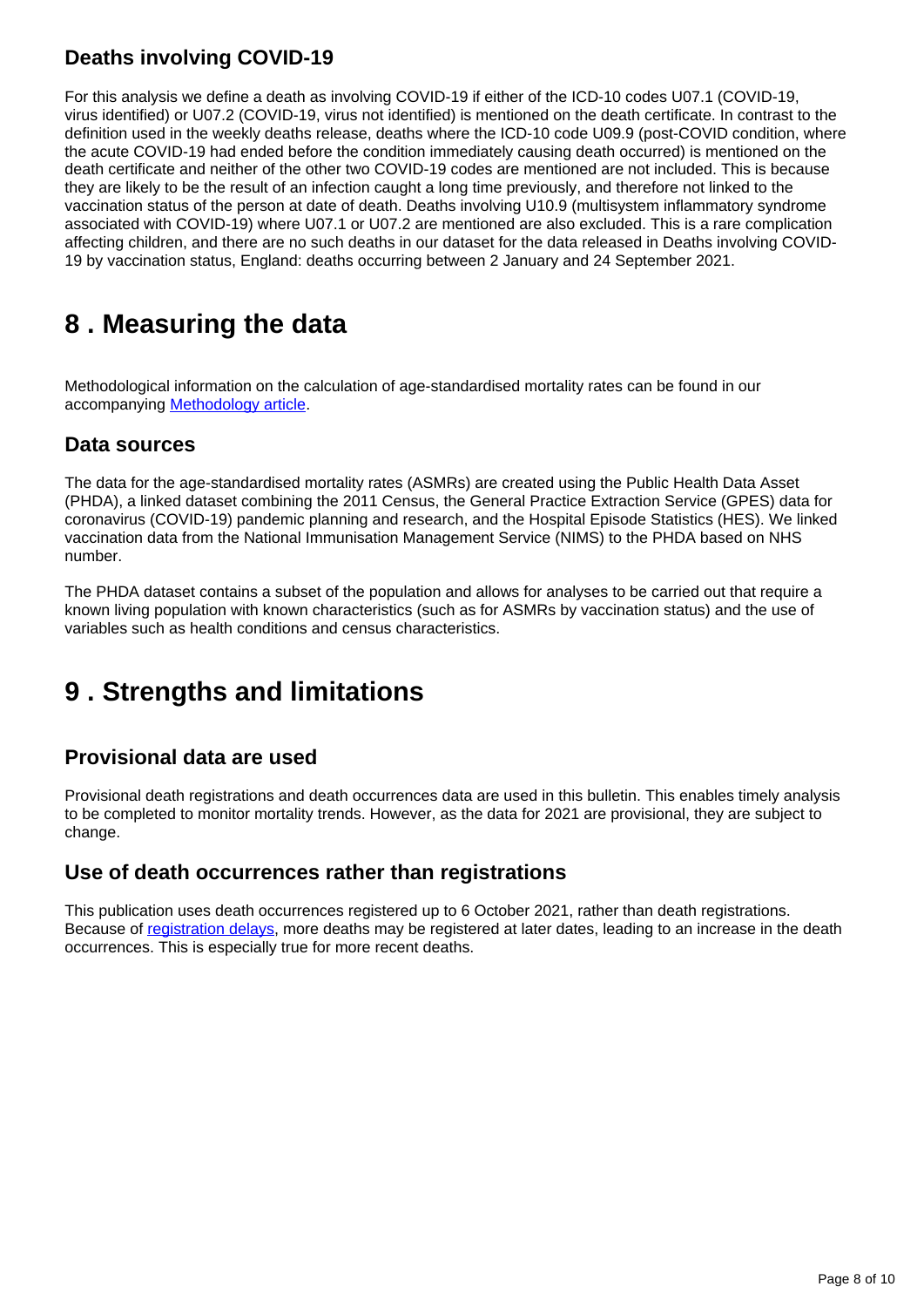### **Data coverage**

The data are for England only, as vaccinations data for Wales is not yet available and the Public Health Data Asset (PHDA) covers England only.

The PHDA dataset was used in order to calculate the age-standardised mortality rates (ASMRs) by vaccination status. One of the main strengths of the linked PHDA is that it combines a rich set of demographic and socioeconomic factors from the 2011 Census and 2019 Patient Register with pre-existing conditions based on clinical records. This unique dataset was linked to the data from the National Immunisation Management Service (NIMS) to allow us to analyse how ASMRs differ by vaccination status.

The PHDA contains data on approximately 79% of the population of England aged 10 years and over and includes 85.7% of all deaths of residents in England that occurred between 2 January 2021 and 24 September 2021 and were registered by 6 October 2021. Comparative numbers of deaths between the PHDA and all deaths can be found in Tables 5 and 6 of the [accompanying dataset](https://www.ons.gov.uk/peoplepopulationandcommunity/birthsdeathsandmarriages/deaths/datasets/deathsbyvaccinationstatusengland).

The PHDA data contains lower proportions of deaths for the younger age groups because of migration since the 2011 Census. The proportion of deaths of unvaccinated people included in the PHDA is slightly lower than for vaccinated people, because younger people are more likely to be unvaccinated and unlinked people (who would be classed as unvaccinated) are not included in the PHDA. The proportions of the population in each vaccination status in the PHDA are similar to NIMS if Office for National statistics population estimates are used for the total population (Table 7 of the [accompanying dataset\)](https://www.ons.gov.uk/peoplepopulationandcommunity/birthsdeathsandmarriages/deaths/datasets/deathsbyvaccinationstatusengland). If, however, the NIMS data uses a total population also from NIMS, the unvaccinated proportion is much higher than in the PHDA because of overestimation of the unvaccinated population. The NIMS data in our dataset cover the period up to 13 October 2021; however, there may be some additional lag in reporting the data.

### **Acknowledgement**

We would like to thank Dr. James Doidge, Senior Statistician at Intensive Care National Audit & Research Centre (ICNARC), for assisting in the interpretation of results.